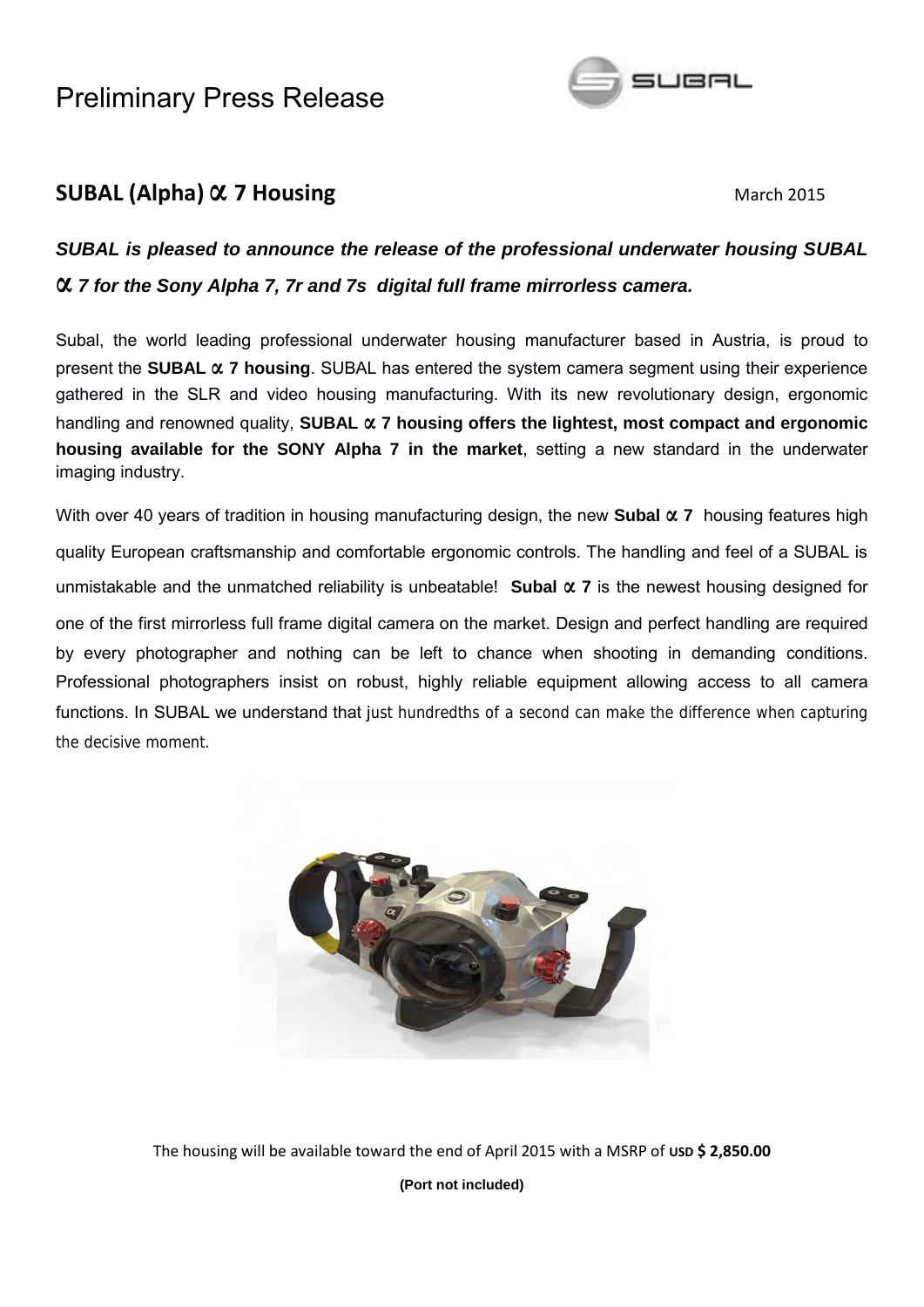

The **Sony Alpha 7, 7R and 7 S** are identical in terms of physical design, with the main differences being the sensor, low light sensitivity and autofocus system. The Alpha 7 features a full-frame 24 megapixel CMOS, while the Alpha 7R has a 36 megapixel CMOS sensor with no optical low-pass filter. The innovative Alpha 7S camera features a newly-developed 12.2 effective megapixel sensor that offers extraordinary sensitivity, low noise and spectacular 4K video quality in the hands of professional videographers. It has an impressive wide ISO sensitivity range from 50 - 409,600. All Alpha cameras use Sony's latest Bionz X processor and have XGA electronic viewfinders. Sony's Alpha 7 dynamic range offers new low-light shooting advantages for photographers.





#### *European Craftsmanship and Design !*

SUBAL incorporates decades of experience and technology, pushing the boundaries further in the underwater housing industry. Innovation and design have crystallized in **Subal α <sup>7</sup>** creating the most ergonomic housing for the Sony Alpha 7 camera in the market.

#### *Features and Control with handling in mind*

The ease of operation, superior construction features and reliability of SUBAL underwater housing form part of our tradition and engineering DNA. We provide innovative solutions that achieve maximum userfriendliness and comfort.



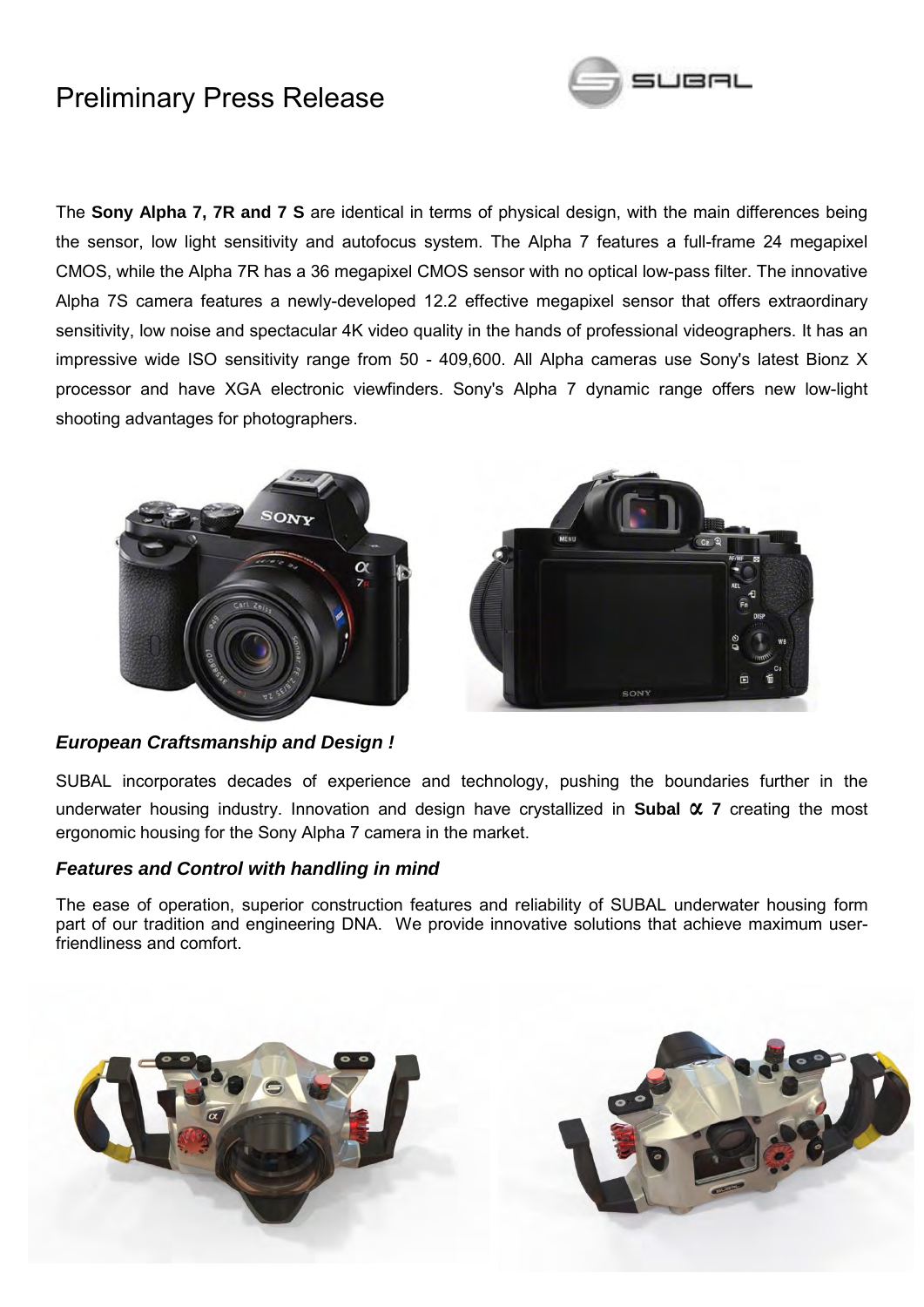

Designed with handling in mind, the Subal engineering team played a key role in delivering the ergonomics and perfect arrangement of the Sony Alpha 7 controls and functions. This allows easy operation for the photographer and access to all photo and video functions while holding the camera. This includes video function, menu, white balance, ISO, exposure compensation, OK, multi function keys, info, AFL and AEL among others.

#### *Technical Specifications*

The **SUBAL α <sup>7</sup>** housing is produced from a solid block of high grade, seawater-resistant aluminum. The

housing is anodized and put through a chemical hardening process. Subal is the only underwater housing manufacturer to use this patented, hard-coat anodizing. A 3 layer powder-coating is added giving the SUBAL housing an elegant finish and further protecting it from the environment. All shafts, screws are made of high-alloy chrome-nickel steel to extend operational lifetime. The advanced manufacturing process and high-grade materials ensure that your investment will last a lifetime. The housing, like every other Subal housing, is equipped with the **SUBAL Quick Lock** closure system for maximum safety.

- Designed for professional underwater use
- Depth rated 80 meter with a 120 meter Tec version available on request
- Access to all camera and video functions
- Equipped with leak alarm as standard
- Standard equipped with Subal Lock Port System.
- 2 pc pin-connectors with optional N5, Ikelite and S6 connector connected in parallel or 2 x fiber optic connectors.



#### **SUBAL α 7 Black Angler Version**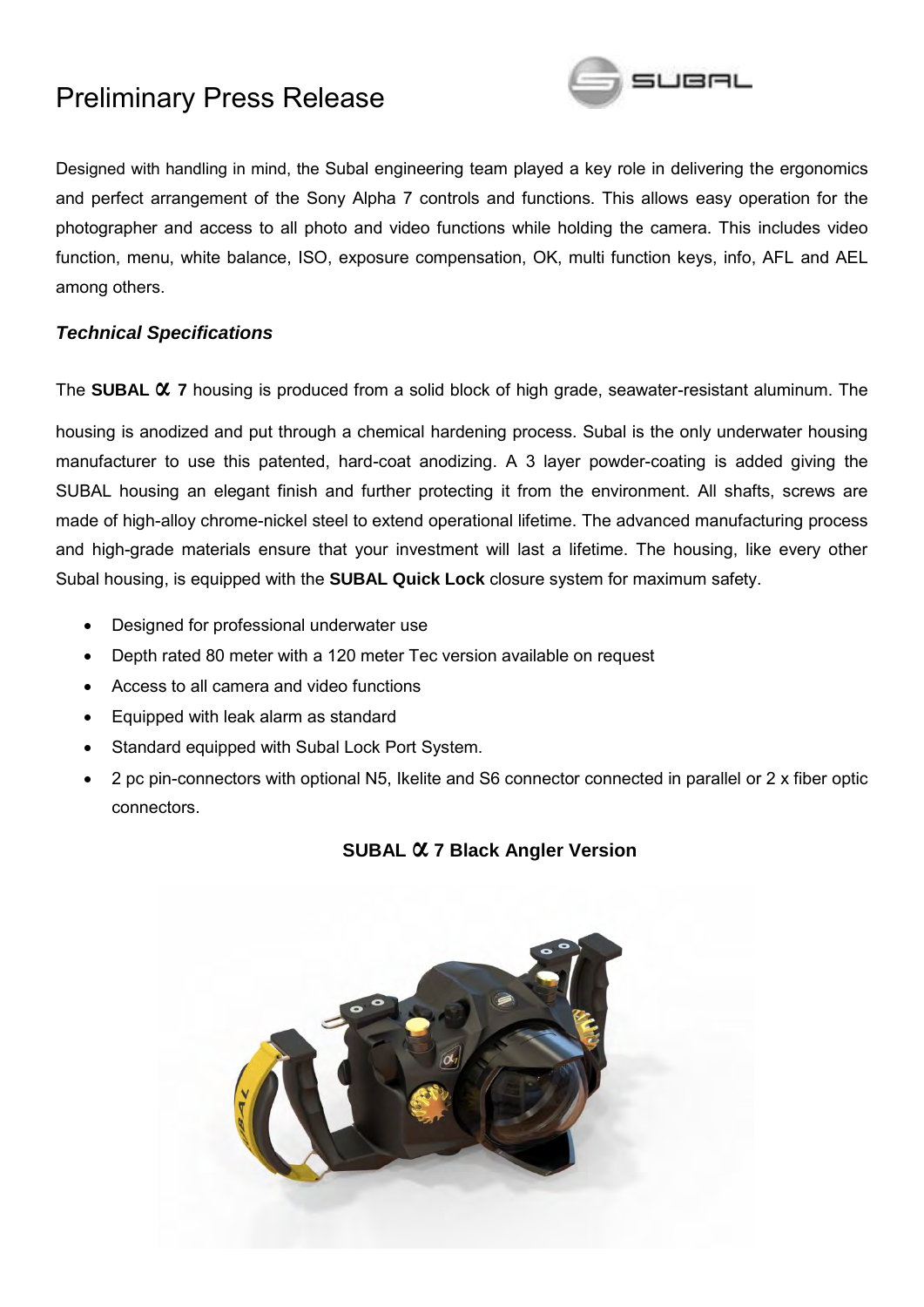

### **Optional accessories for the ALPHA 7:**

- Optional viewfinders: GS180º , WS 45º easy to swap
- Extensive line of SUBAL high quality dome and flat ports available.
- Zoom and Focus Gears for all major underwater SONY E Mount FE lenses available.
- Vacuum Valve System
- Subal Q7 Monitor / Recorder Housing for Odyssey Q7 Convergent
- Fiber Optic connectors for Sea & Sea and INON strobes
- Multiple wet diopter lenses and holders for macro images
- Complete line of mounting accessories: lighting, strobes, strobe adapters, arms systems, clamps, and special items including mount balls

### **Subal Viewfinder Options**

SUBAL supplies a wide range of viewfinders to support the ALPHA 7 housing. Beside the standard viewfinder we offer a straight GSV 180º enlarging viewfinder and the WSV 45º, 360° rotatable enlarging viewfinder with click stops every 90° - excellent for macro shooting and split shoots. Subal viewfinders are easy interchangeable by the end user.





### **Strobe Connectors Options**

- 2 X optional pin connectors available for Nikonos V, Ikelite and S6 connected in parallel.
- 2 X optional fiber optic connectors to fire strobes via fiber optic cable.

### **SUBAL Dome and Flat Port Ports Option**

An extensive range of exchangeable front ports allows the use of a wide variety of camera lenses from fisheye to zoom and macro lenses. Subal front port optics are made from precision high quality optical glass that ensures the best reproduction performance along with maximum impact and abrasion resistance. Secure and effortless port changes are facilitated by a bayonet mount which features the greatest possible overlap and exact positioning with a backstop.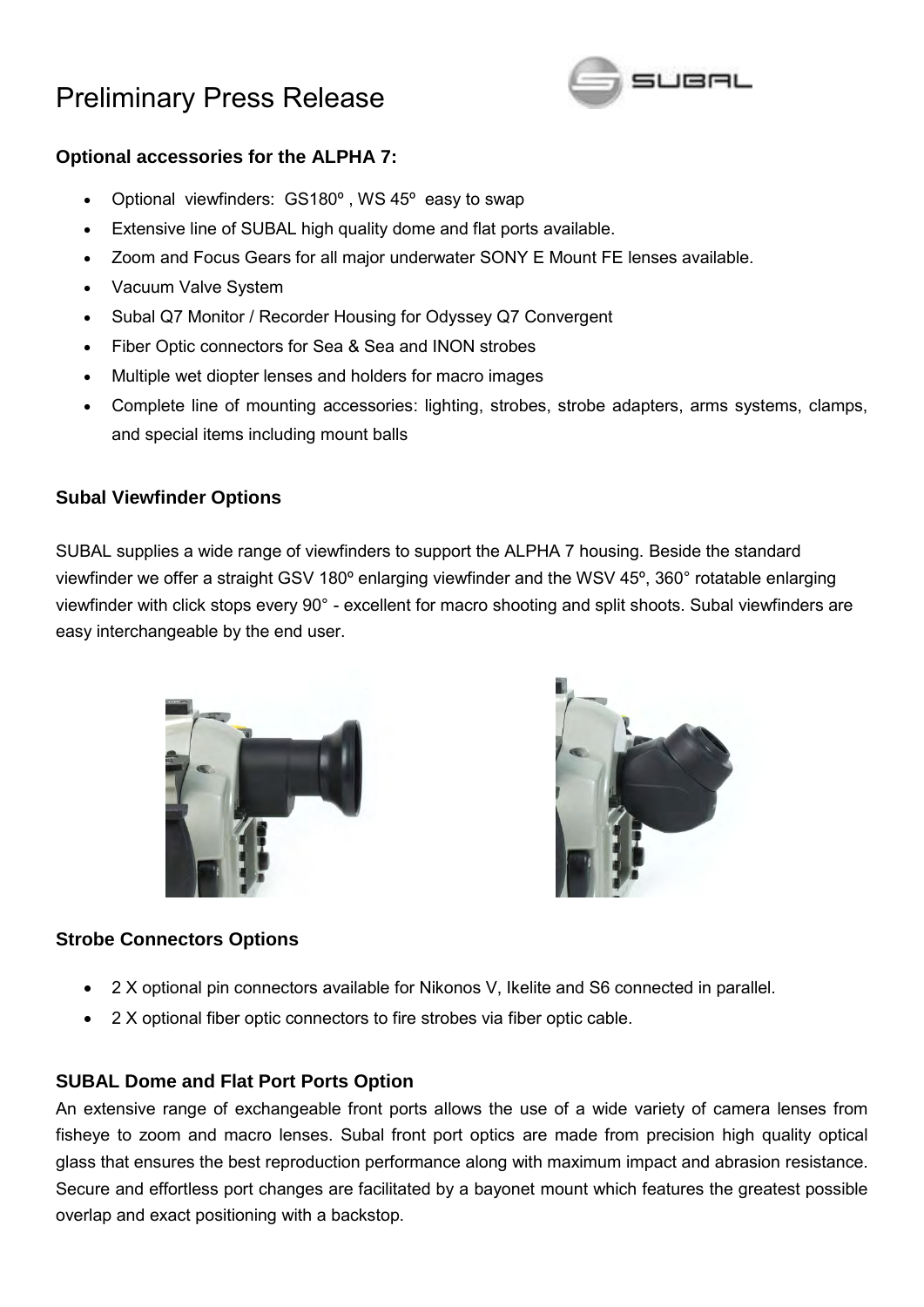

Depending on the application, SUBAL can supply glass flat ports, custom dome ports for wide-angle, ultra wide-angle and fisheye lenses, as well as focus control ports for macro lenses and protection covers. The SUBAL bayonet system mount allows the user an easy, quick and safe method for changing a port. A backstop ensures the port is positioned correctly and the Subal lock port system secures it in place.



The **SUBAL Alpha 7** housing integrates years of accumulated experience with significant engineering breakthroughs.

- The **SUBAL Quick Lock System** is a precise and robust locking system that eliminates accidental opening and has proven to be the most reliable on the market.
- The new **Port Lock System** secures extension rings (EXRs) to the bayonet housing and provides the means to secure components with ease.
- The optional **SUBAL Optical Strobe Connectors** fire strobes via fiber optic cables (eg. Sea and Sea YS D1 and INON Z240 no sync cords needed)
- A visual and audible warning **Leak Alarm** comes as standard on every SUBAL housing.
- The **SUBAL Special Saddle System** for quick and precise positioning of the camera body inside the housing makes misalignment impossible.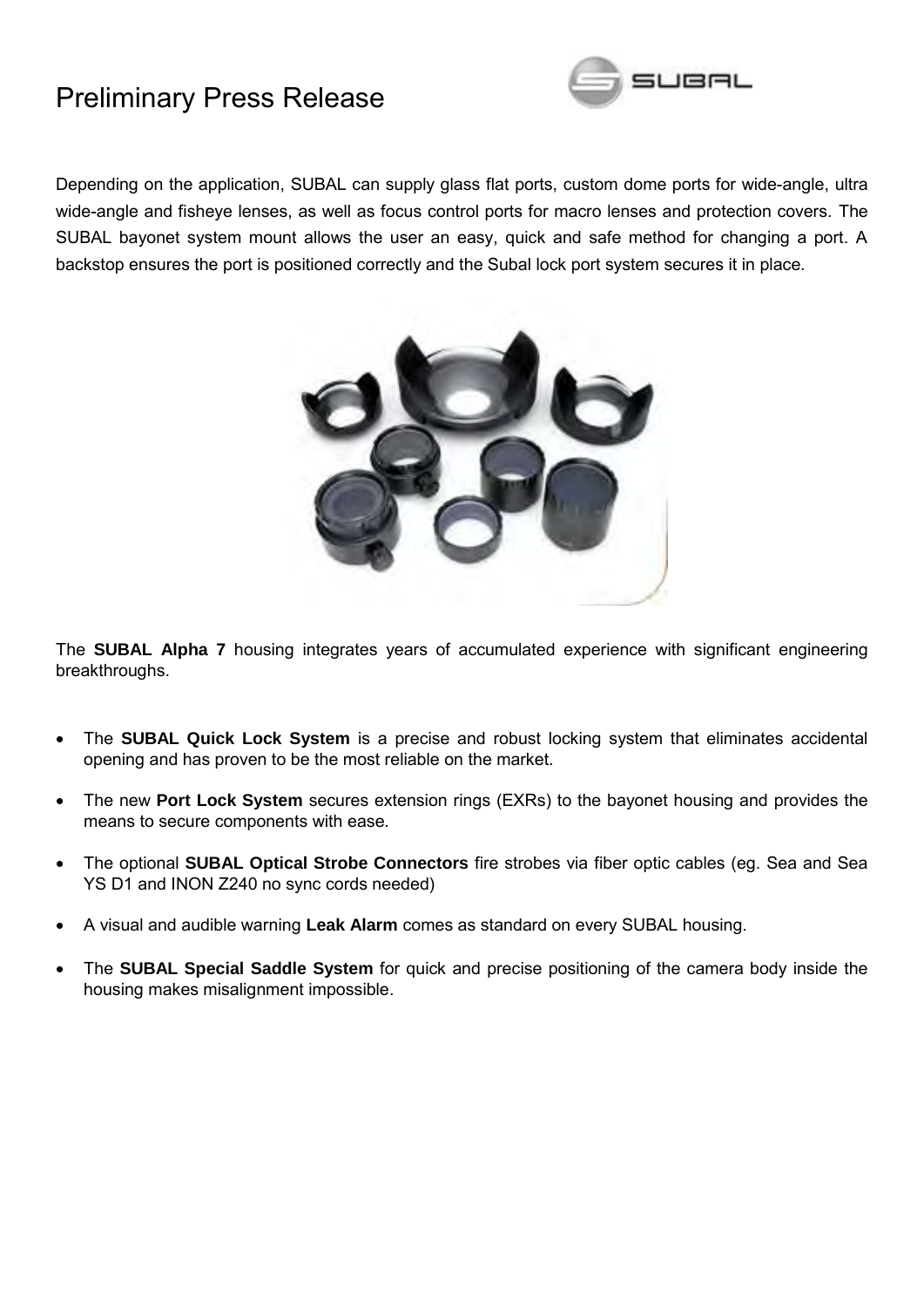

### **Technical Information**

|                                        | <b>Description</b>                                                                                                                                                                                                                                                                                                                                                                                                                                                                                                                                                     |
|----------------------------------------|------------------------------------------------------------------------------------------------------------------------------------------------------------------------------------------------------------------------------------------------------------------------------------------------------------------------------------------------------------------------------------------------------------------------------------------------------------------------------------------------------------------------------------------------------------------------|
| Housing<br>Construction                | Machined from single block, specially treated, seawater corrosion-resistant,<br>aluminum alloy. Hardness treatment and coated with 3 layers of powder paint.                                                                                                                                                                                                                                                                                                                                                                                                           |
| Design                                 | Ergonomic placement of all the important controls provides convenient and<br>comfortable handling of all camera functions.                                                                                                                                                                                                                                                                                                                                                                                                                                             |
| <b>TTL / Strobes</b><br>Options/ Flash | 2 pc pin connector optional Nikonos V, IKELITE or S6 Socket with hot shoe adapter.<br>Optional 2 x fiber optic connectors for Sea and Sea (YSD1 /YS01) and INON (Z240)<br>strobes                                                                                                                                                                                                                                                                                                                                                                                      |
| Front Port Mount                       | Type 2 Bayonet. All SUBAL Domes and Flat ports options available with S2/S3<br>adapter.                                                                                                                                                                                                                                                                                                                                                                                                                                                                                |
| Lens Options                           | All major underwater Sony FE Lenses supported.                                                                                                                                                                                                                                                                                                                                                                                                                                                                                                                         |
| Dome Ports Options                     | DP 100/3, SWB and DP FE/3                                                                                                                                                                                                                                                                                                                                                                                                                                                                                                                                              |
| Viewfinder Options                     | Standard viewfinder supplied. Optional GSV 180° or WSV 45° Viewfinders.                                                                                                                                                                                                                                                                                                                                                                                                                                                                                                |
| Leak Alarm                             | Included with LED indicator and acoustic alarm.                                                                                                                                                                                                                                                                                                                                                                                                                                                                                                                        |
| Display                                | Yes.                                                                                                                                                                                                                                                                                                                                                                                                                                                                                                                                                                   |
| <b>Dimensions</b>                      | Width: 258 Height: 151 Depth 112 mm (w/o port and handles)                                                                                                                                                                                                                                                                                                                                                                                                                                                                                                             |
| <b>Buoyancy</b>                        | All but neutral (depending on port and accessories)                                                                                                                                                                                                                                                                                                                                                                                                                                                                                                                    |
| Depth Range                            | 80 meter standard version and 120 meter TEC version available on request.                                                                                                                                                                                                                                                                                                                                                                                                                                                                                              |
| <b>Color Options</b>                   | SUBAL standard Color and Black Angler TEC version on request.                                                                                                                                                                                                                                                                                                                                                                                                                                                                                                          |
| Weight                                 | 1,46 kg without grips (estimated)                                                                                                                                                                                                                                                                                                                                                                                                                                                                                                                                      |
| Controls                               | All functions of the camera can be operated:<br>Power On-Off, Display Illumination, Shutter Release, Zoom (Manual Focus), Front<br>and Rear Main Dial, Control Wheel, Lens Release, Focus Mode Selector (M-S-C),<br>Metering Mode Control, Menu, Movie Record Button, Play Back, Delete, Mode<br>Selector, AF-Lock, AF-On. Push Buttons for: Mode, Exp. Compensation, Lock,<br>Metering Mode Control, Record, Start/Stop, Playback, Delete, Menu, Thumbnail,<br>Protect, OK, ISO, Quality, White Balance, Microphone, Multi Selector, Info, Live<br>View, and AF Mode. |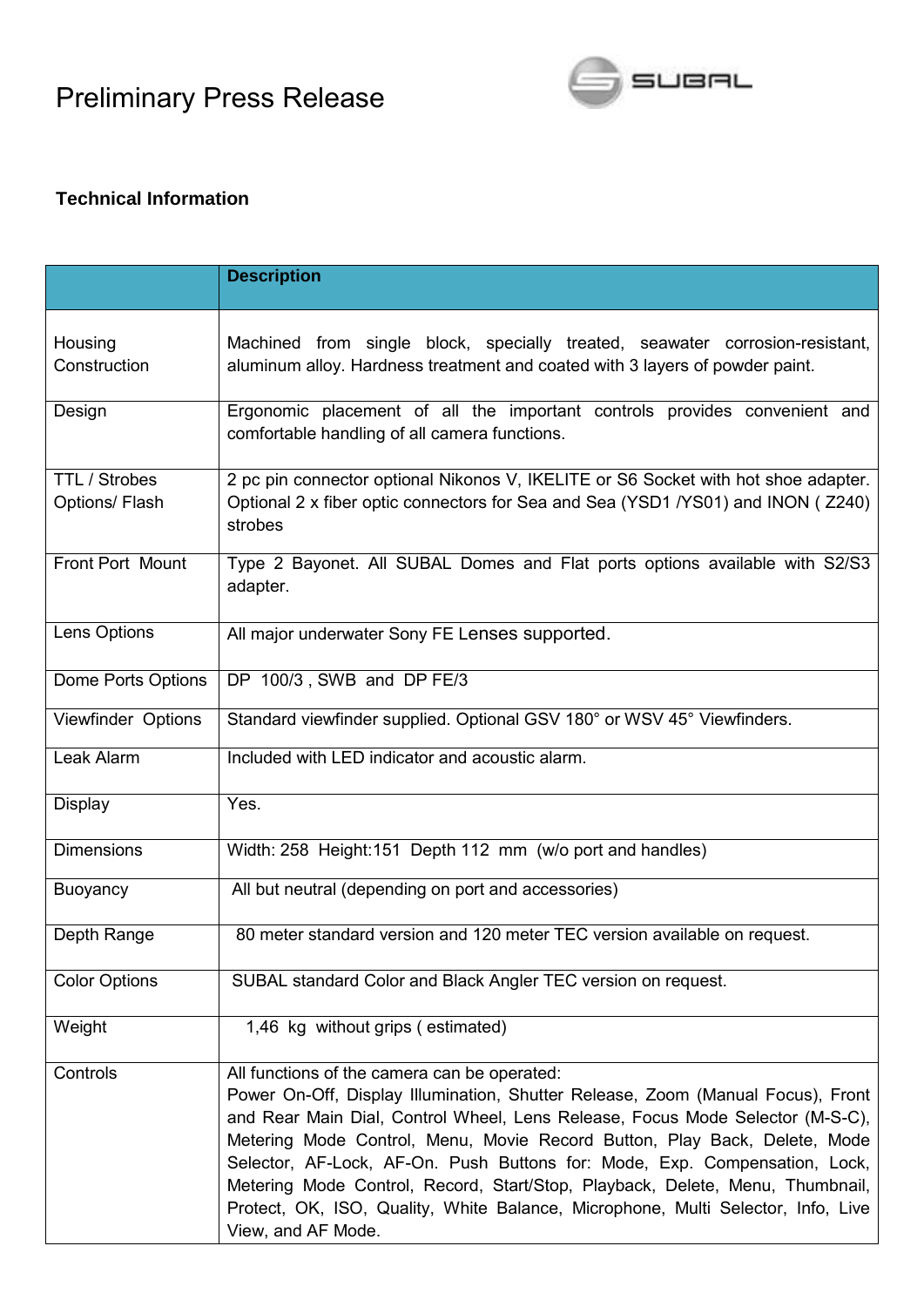

### **Supported lenses for Sony Alpha 7:**

SUBAL evaluates constantly new lenses as soon as they arrive on the market and suggest the best options for underwater use. Sony recently announced new full frame E mount lenses: the 28mm f/2, 35mm f/1.4, 90mm f/2.8 macro and plans to have a total of 15 FE lenses by 2015 including macro and ultra-wide models. Sony is quickly filling gaps in its lens lineup to continue the rapid expansion. The Sony Alpha 7 range has an E-mount and you will need to use Sony's new FE- series lenses to take advantage of its fullframe sensor. The following are some lenses from Sony FE that are supported by Subal suitable for underwater application.

- Sony Zeiss Sonnar ® T\* FE 35 mm F2.8 ZA
- Sony Vario-Tessar ® T\* FE 16-35 mm F4 ZA OSS
- Sony Vario-Tessar ® T\* FE 24-70 mm F4 ZA OSS
- Sony SEL 28 70 FE 28-70 mm F3.5-5.6 OSS
- Sony FE 90 mm f/2.8 Macro G OSS

 $\bullet$ 

Sony FE 100 mm f/2.8 Macro G OSS

The new Sony 90mm f/2.8 is a medium telephoto macro lens designed for both super-close-up photos and for portraits. It's the first mid-telephoto macro lens offered for the E-mount lineup, and features a 1:1 magnification ratio. The Sony Vario-Tessar T\* FE 16-35mm F4 ZA OSS is a lens from the Sony Zeiss partnership a great rectilinear wide-angle zoom that focuses close and demonstrates very good all-around sharpness. The Subal DP FE dome is an ideal choice for this lens. Subal will support and add more gears for Sony as they come out to the market.

#### **Wet Diopter Lenses for great Macro images:**

SUBAL recently added a new wet diopter lens line to its program. Starting with a + 5 up to + 25 diopter lens with a single, double or even triple flip diopter holder. The easy to mount 67mm threaded diopter lenses screw to the holder and are mounted on the front of the Subal standard Flat Ports or the Flat Ports FP 105 VR series.